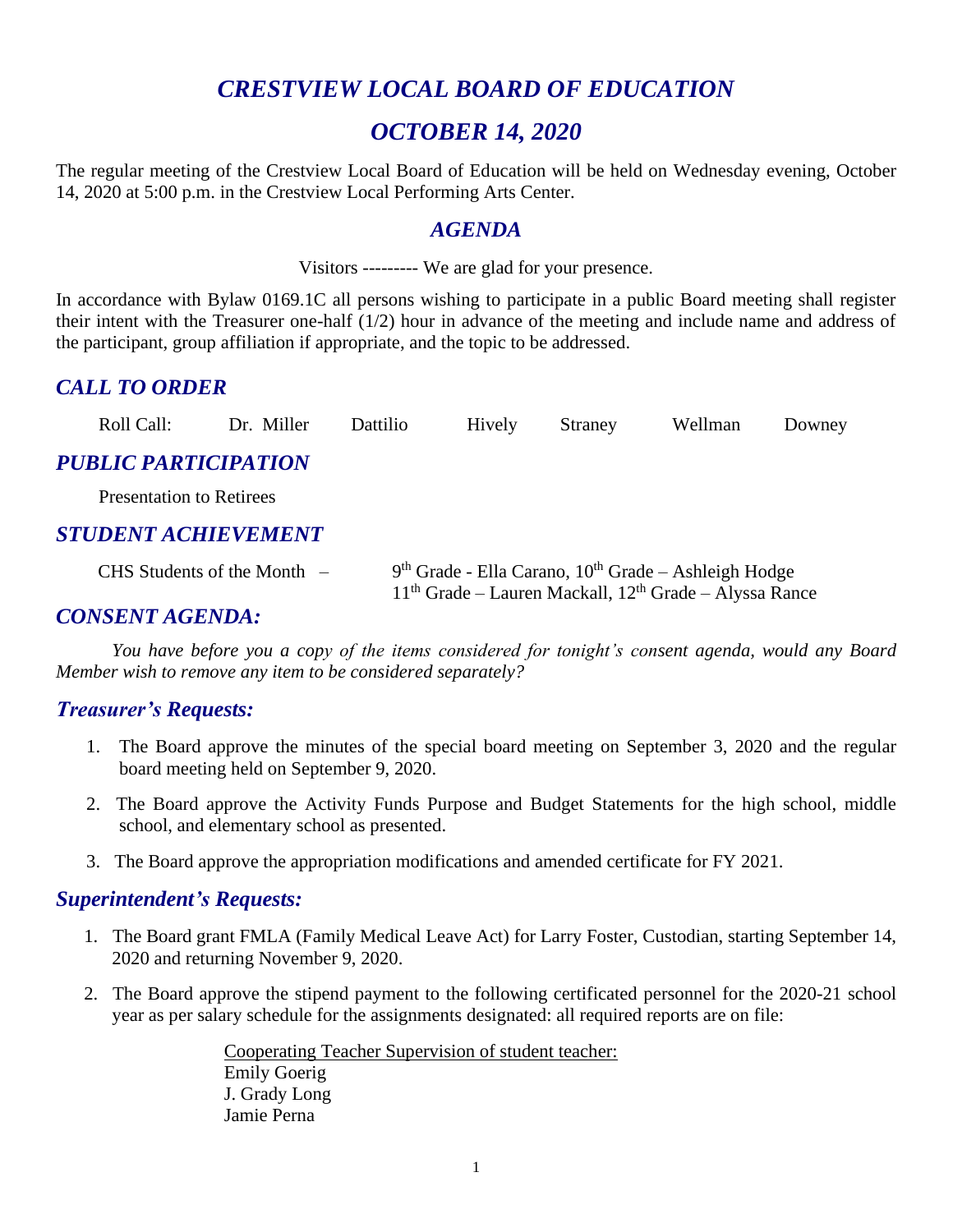3. The Board grant supplemental contract to the following licensed personnel for the 2020-21 and 2021-22 school years as per salary schedule for the assignment designated; all required reports are on file:

Aaron Blatch - CHS Varsity Girls Head Basketball Coach

4. The Board grant supplemental contracts to the following licensed personnel for the 2020-21 school year as per salary schedule for the assignment designated pursuant to O.R.C. 3313.53; all required reports are on file:

> Benjamin Corll – CES Kindergarten Registration (August 2020) Gregory Woolman - CMS 8th Grade Boys Basketball Coach Alisha Auer – CHS Junior Class Advisor J. Grady Long – CHS Academic Challenge Advisor Barry Kimpel – CHS National Honor Society Advisor Ann Hall – CHS Spanish Club Advisor Kathryn Vrabel – CHS French Club Advisor Randi Kubas – CHS Senior Class Advisor Emily Goerig – CHS Prom Advisor Stephanie Stewart – CMS Student Council Advisor Marcia Bable – CMS Drama Club Ronald McCloskey – CHS Bowling Coach

5. The Board grant pupil activity contracts to the following nonteaching personnel for the 2020-21 school year as per salary schedule for the assignment designated pursuant to O.R.C. 3313.53; all required reports are on file:

> Troy Duwe – CHS Varsity Assistant Boys Basketball Coach Ethan Blatch – CHS Junior Varsity Girls Basketball Coach Samantha DiCello – CMS 7<sup>th</sup> Grade Girls Basketball Coach Nathanael DiCross – CHS Varsity Assistant Girls Basketball Coach Julie Austalosh – CMS 8<sup>th</sup> Grade Girls Basketball Coach Anthony Jameson – CHS Varsity Head Wrestling Coach

6. The Board approve the following as a non-paid volunteers for the 2020-21 school year; all required reports are on file:

> Haleigh Anderson – CHS Volunteer Varsity Assistant Girls Basketball Coach Stephanie Coie – CHS Volunteer Varsity Assistant Girls Basketball Coach Alexis Gates – CHS Volunteer Varsity Assistant Boys Basketball Coach Scott Murray – CHS Volunteer Varsity Assistant Boys Basketball Coach Timothy Vargo – CHS Volunteer Varsity Assistant Boys Basketball Coach Jordan Graham – CHS Volunteer Swimming Coach

7. The Board approve the following certificated personnel be placed on the approved substitute list for the 2020-21 school year, be granted a limited teaching contract, substitute basis only, according to salary schedule; all required reports are on file:

> *High School, Middle School & Elementary School:* Abby Biddle – Licensed Registered Nurse *Tutoring/Home Instruction* Olivia Wince

## **END of CONSENT AGENDA**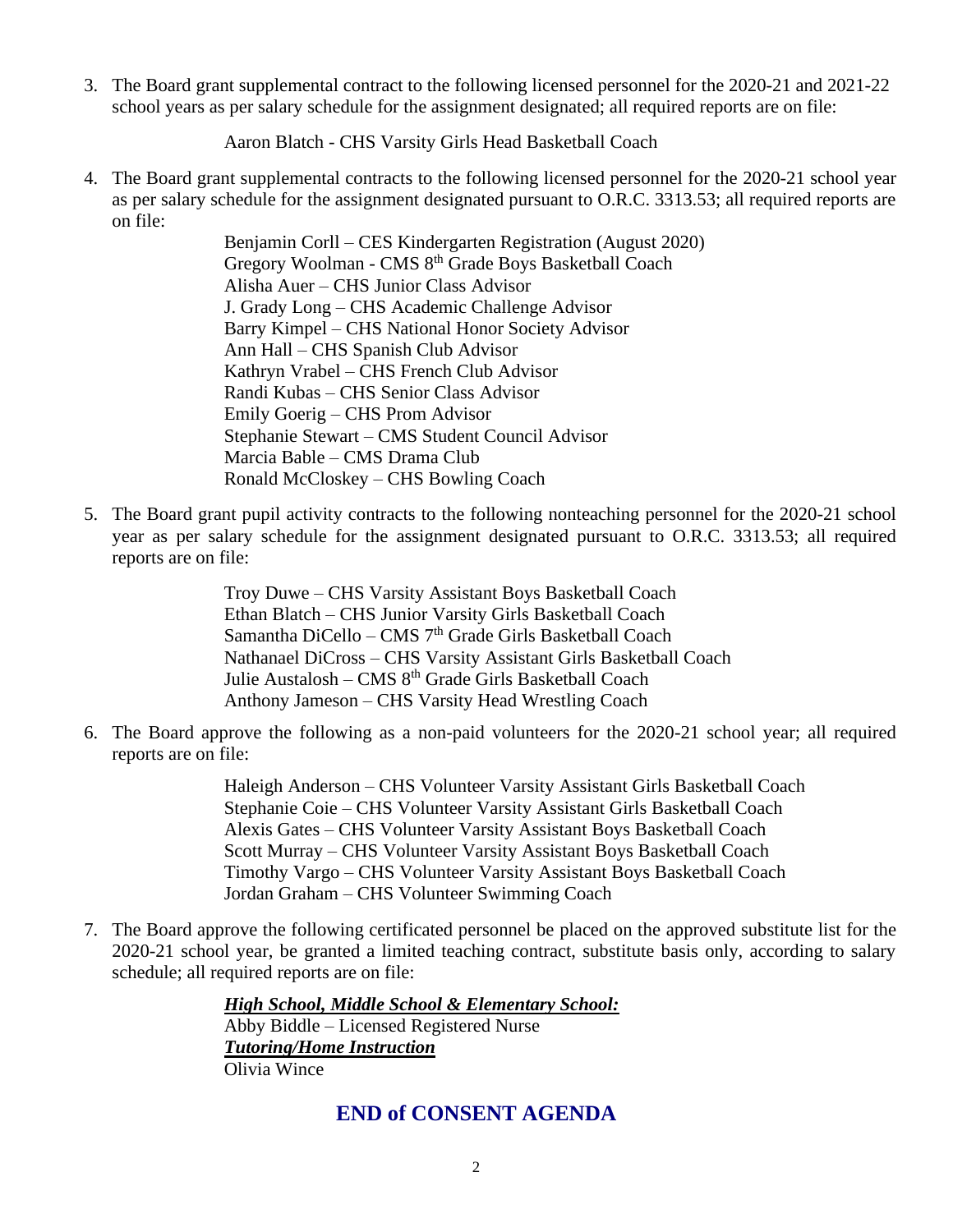Recommend: The Board approve the consent agenda as presented:

|                                                                                                                                                                                            | Moved by _____, second by _____to approve consent agenda. Vote yes: _____, _____, _____, _____,<br>Vote no: _____, _____, ____, ____, ____, Absent: _____, _____. Motion carried _____. Failed_____.                                                                                                                                                                                                                                                                                                                                                                                                                                   |
|--------------------------------------------------------------------------------------------------------------------------------------------------------------------------------------------|----------------------------------------------------------------------------------------------------------------------------------------------------------------------------------------------------------------------------------------------------------------------------------------------------------------------------------------------------------------------------------------------------------------------------------------------------------------------------------------------------------------------------------------------------------------------------------------------------------------------------------------|
| <b>Treasurer's Requests/Recommendations not included in Consent Agenda:</b>                                                                                                                |                                                                                                                                                                                                                                                                                                                                                                                                                                                                                                                                                                                                                                        |
|                                                                                                                                                                                            | 1. Recommend: The Board approve financial reports and investments as prepared and presented.                                                                                                                                                                                                                                                                                                                                                                                                                                                                                                                                           |
|                                                                                                                                                                                            | Moved by _____, second by _____. Vote yes: _____, _____, _____, _____, _____. Vote no: ____, _____,                                                                                                                                                                                                                                                                                                                                                                                                                                                                                                                                    |
| 2. Recommend: The Board accept donations from:                                                                                                                                             |                                                                                                                                                                                                                                                                                                                                                                                                                                                                                                                                                                                                                                        |
| The Hill Family<br>a.<br>Jay & Carrie Radman<br>$\mathbf b$ .<br><b>Bott Law Group</b><br>$C_{\bullet}$<br>d.<br>The Family of Elaine Lower<br>e.<br>f.<br><b>Marathon Pipelines</b><br>g. | $$200.00$ to Turf Fund<br>$$76.94$ to Turf Fund<br>\$5,000.00 to Turf Fund<br>Crestview After-Prom Committee \$2,500.00 to Class of 2021<br>\$100.00 to Hosts Program<br>The Family of John Lapinski \$500.00 to CHS Band in memory of John Lapinski<br>IR Thermometers to CHS/CMS buildings<br>Moved by _____, second by _____. Vote yes: _____, _____, _____, _____, _____. Vote no: ____, _____,                                                                                                                                                                                                                                    |
| \$21,754.95.                                                                                                                                                                               | $\frac{1}{1}, \frac{1}{1}, \frac{1}{1}, \frac{1}{1}, \frac{1}{1}, \frac{1}{1}, \frac{1}{1}, \frac{1}{1}, \frac{1}{1}, \frac{1}{1}, \frac{1}{1}, \frac{1}{1}, \frac{1}{1}, \frac{1}{1}, \frac{1}{1}, \frac{1}{1}, \frac{1}{1}, \frac{1}{1}, \frac{1}{1}, \frac{1}{1}, \frac{1}{1}, \frac{1}{1}, \frac{1}{1}, \frac{1}{1}, \frac{1}{1}, \frac{1}{1}, \frac{1}{1}, \frac{1}{1}, \frac{1}{1}, \frac{1}{1}, \frac{1}{1}, \frac{$<br>3. Recommend: The Board approve payment to Holabird & Root, LLC in the amount of \$23,970.95 and<br>Moved by _____, second by _____. Vote yes: _____, _____, _____, _____, _____. Vote no: ____, _____, |
| <b>Board Reports:</b>                                                                                                                                                                      |                                                                                                                                                                                                                                                                                                                                                                                                                                                                                                                                                                                                                                        |
| 1. Career Center Report<br>2. Student Achievement Liaison Report<br>3. Legislative Report<br>4. Student Board Member Report                                                                | Mr. Wellman<br>Mr. Hively<br>Mr. Straney<br><b>Miss Downey</b>                                                                                                                                                                                                                                                                                                                                                                                                                                                                                                                                                                         |
| <b>Board Committee Reports:</b>                                                                                                                                                            |                                                                                                                                                                                                                                                                                                                                                                                                                                                                                                                                                                                                                                        |
| 1. Buildings & Grounds<br>2. Athletic Council<br>3. Personnel<br>4. Finance Audit<br>5. Policy<br>6. Communications<br>7. Insurance<br>8. Business Advisory                                | Dr. Miller<br>Mr. Dattilio<br>Mrs. Wellman<br>Mr. Dattilio<br>Mr. Dattilio<br>Mrs. Wellman<br>Dr. Miller<br>Mrs. Wellman                                                                                                                                                                                                                                                                                                                                                                                                                                                                                                               |
| <b>Administrative Reports:</b>                                                                                                                                                             |                                                                                                                                                                                                                                                                                                                                                                                                                                                                                                                                                                                                                                        |
| 1. Elementary School<br>2. Middle School<br>3. High School<br>4. Special Education<br>5. Athletic                                                                                          | Mr. Pancake<br>Mrs. Lemaster<br>Mrs. Nappi<br>Mrs. Gilbert<br>Mr. Cusick                                                                                                                                                                                                                                                                                                                                                                                                                                                                                                                                                               |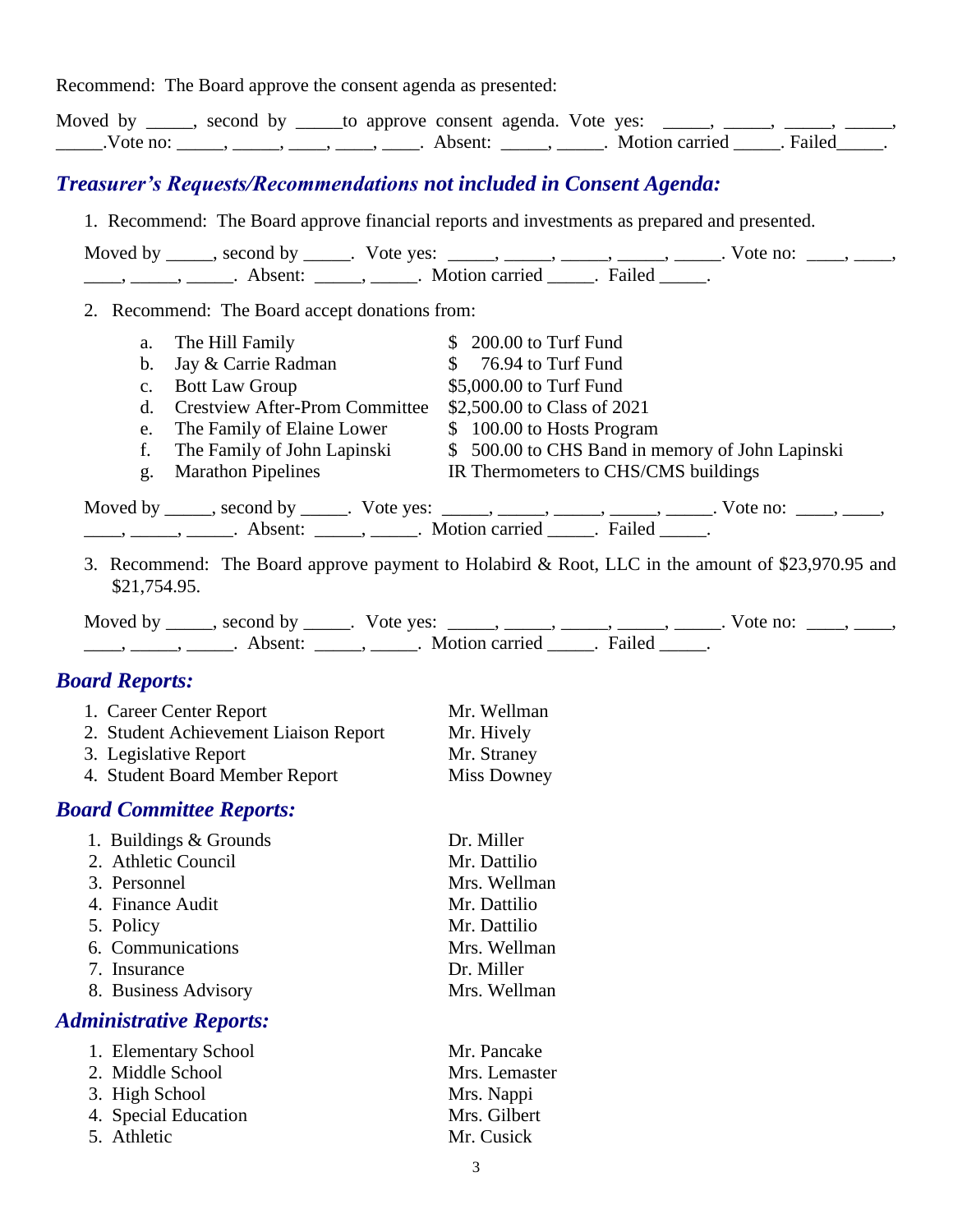| 6. Lunchroom      | Miss Wilmes |
|-------------------|-------------|
| 7. Technology     | Mr. Miller  |
| 8. Transportation | Mr. Burbick |
| 9. Maintenance    | Mr. Radman  |
|                   |             |

#### **Superintendent's Report:** Mr. Manley

#### *Superintendent's Requests/Recommendations not included in Consent Agenda:*

 1. Recommend: The Board approve Memorandum of Understanding #6 with CEA for the 2018-21 negotiated CEA agreement.

This Memorandum of Understanding is entered into and effective as of this  $14<sup>th</sup>$  day of October 2020 by and between the Crestview Local Board of Education ("Board") and the Crestview Education Association ("Association"). The purpose of this Memorandum will be to amend Article VII-Insurance provision of the negotiated agreement to include an option for staff members who didn't meet two or more of the benchmarks from the biometric screening:

#### ARTICLE VII – INSURANCE

#### E. Staff Wellness Initiative

Employees on a traditional insurance plan may be able to reduce their deductible by 20% by participating in the Staff Wellness Initiative as outlined in Appendix J. Employees on a High Deductible plan could increase the "Board" contribution to their Health Savings account to 60% by participating in the Staff Wellness Initiative as outlined in Appendix J**. For the 2020-2021 school year only, employees on a traditional insurance plan may be able to reduce their deductible by 10% by reaching one of the identified benchmarks in the Staff Wellness Initiative as outlined in Appendix J excluding Crestview Wellness Plan. Employees on a High Deductible plan could increase the "Board" contribution to their Health Savings account to 55% by reaching one of the identified benchmarks in the Staff Wellness Initiative as outlined in Appendix J excluding Crestview Wellness Plan.**

Moved by \_\_\_\_\_, second by \_\_\_\_\_. Vote yes: \_\_\_\_\_, \_\_\_\_\_, \_\_\_\_\_, \_\_\_\_\_, \_\_\_\_. Vote no: \_\_\_\_, \_\_\_\_, \_\_\_\_\_, \_\_\_\_\_, Absent: \_\_\_\_\_, \_\_\_\_\_. Motion carried \_\_\_\_\_. Failed \_\_\_\_\_.

 2. Recommend: The Board approve Memorandum of Understanding #1 with OAPSE Chapter 300 for the 2018-21 negotiated OAPSE agreement.

*WHEREAS* the Board and the Union are parties to a Negotiated Agreement in effect from August 1, 2018 until July 31, 2021; and

*WHEREAS* the parties agree to extend the Negotiated Agreement for another year.

*NOW THEREFORE*, the parties hereby agree to the following:

- 1. The parties mutually agree to extend all terms and conditions of the current contract, set to expire July 31, 2021. This contract extension will be for one school year and will expire July 31, 2022, unless otherwise extended.
- 2. With this contract extension all provisions of the current Negotiated Agreement will remain in force until such time as they are renegotiated otherwise.

**BE IT FURTHER RESOLVED** that this MOU shall be deemed effective immediately upon ratification by the parties' respective memberships.

| Moved by | second by | $\sqrt{\text{ote}}$ ves: |        | vote no: |  |
|----------|-----------|--------------------------|--------|----------|--|
|          | . heent:  | Motion carried           | Eailec |          |  |

3. Recommend: The Board approve Memorandum of Understanding #2 with OAPSE Chapter 300 for the 2018-21 negotiated OAPSE agreement.

This Memorandum of Understanding is entered into and effective as of this 14<sup>th</sup> day of October 2020 by and between the Crestview Local Board of Education ("Board") and the Crestview OAPSE Chapter #300 ("Association").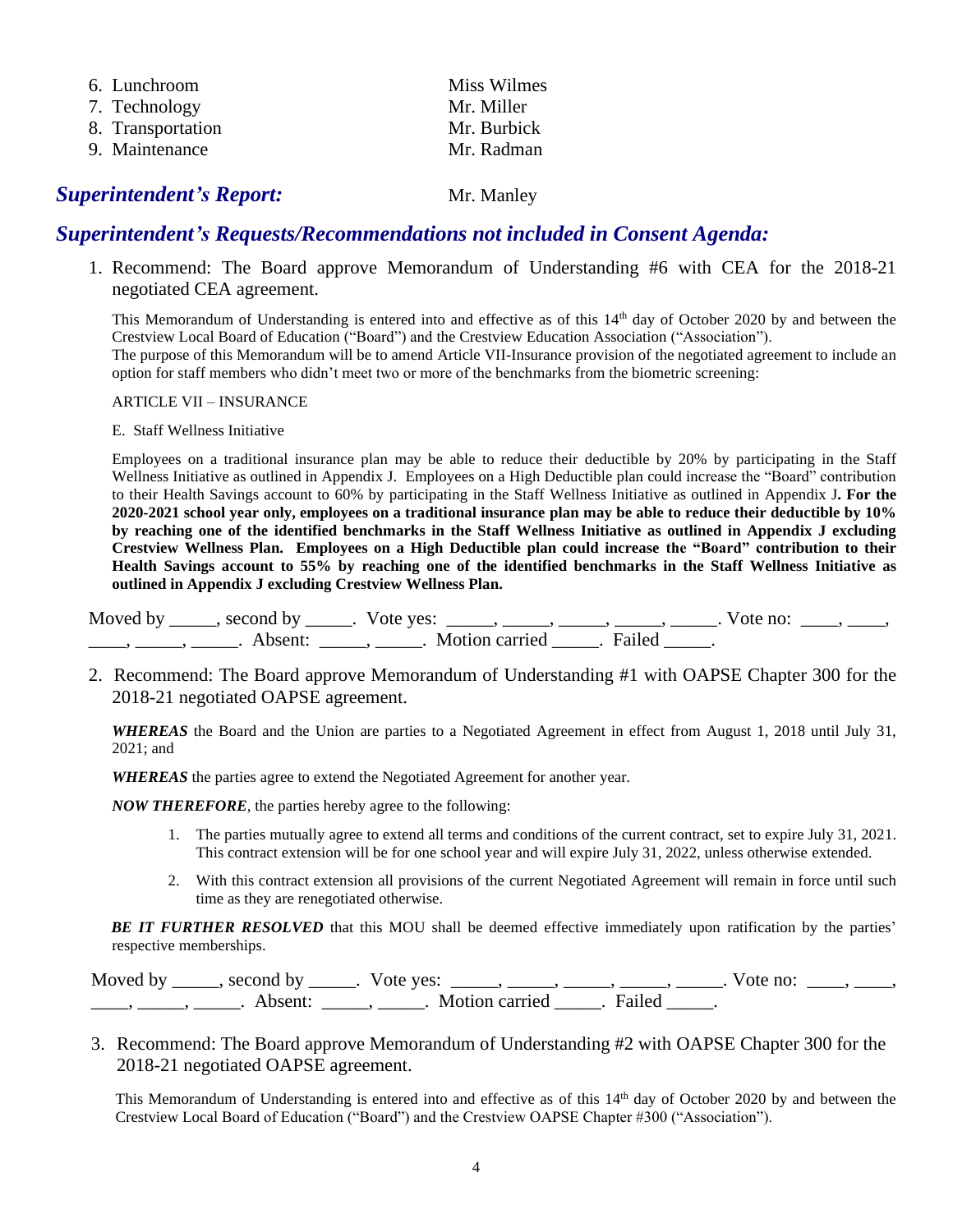The purpose of this Memorandum will be to amend Article VII-Insurance provision of the negotiated agreement to include an option for staff members who didn't meet two or more of the benchmarks from the biometric screening:

#### ARTICLE II – INSURANCE

#### J. Staff Wellness Initiative

Employees on a traditional insurance plan may be able to reduce their deductible by 20% by participating in the Staff Wellness Initiative as outlined in Appendix D. Employees on a High Deductible plan could increase the "Board" contribution to their Health Savings account to 60% by participating in the Staff Wellness Initiative as outlined in Appendix D**. For the 2020-2021 school year only, employees on a traditional insurance plan may be able to reduce their deductible by 10% by reaching one of the identified benchmarks in the Staff Wellness Initiative as outlined in Appendix D excluding Crestview Wellness Plan. Employees on a High Deductible plan could increase the "Board" contribution to their Health Savings account to 55% by reaching one of the identified benchmarks in the Staff Wellness Initiative as outlined in Appendix D excluding Crestview Wellness Plan.**

Moved by \_\_\_\_\_, second by \_\_\_\_\_. Vote yes: \_\_\_\_\_, \_\_\_\_\_, \_\_\_\_\_, \_\_\_\_\_, \_\_\_\_\_. Vote no: \_\_\_\_, \_\_\_\_, \_\_\_\_\_, \_\_\_\_\_\_, Absent: \_\_\_\_\_, \_\_\_\_\_. Motion carried \_\_\_\_\_. Failed \_\_\_\_\_.

4. Recommend: The Board approve Memorandum of Understanding #3 with OAPSE Chapter 300 for the 2018-21 negotiated OAPSE agreement.

This Memorandum of Understanding (MOU) is entered into by and between the Crestview Local School District Board of Education (the Board) and the Ohio Association of Public School Employees Local #300 (OAPSE) this 25th of September 2020.

*WHEREAS* due to the continuation of the COVID-19 pandemic and its influence on the 2020-21 school year; and

*WHEREAS* the Board and OAPSE both recognize that some flexibility in work assignments and schedules will be necessary in order to meet the educational needs of the students in the Crestview Local School District; and

*WHEREAS* the parties wish to reach an agreement to help clarify the expectations of each other and provide some flexibility in these uncertain times.

*NOW THEREFORE*, in consideration of the terms and conditions and mutual promises set forth herein the parties agree as follows:

- 1. This MOU is based upon the Board's current Remote Friday Plan as published on the Board's web site as of 17<sup>th</sup> day of September.
- 2. Flexibility and cooperation is needed both within the OAPSE bargaining unit and between the board.
- 3. In regards to the current open positions in the Cafeteria, Regular Cook 6.5 hours and Server 3 hours, OAPSE members will devise a plan to cover those vacancies where needed, even outside their job classification, in order to meet the needs of the board, students and staff.
- 4. The hours worked can be accumulated within the two week pay period and documented by the employee and supervisor.
- 5. Each employee will be paid his or her hourly rate of pay for his or her classification.
- 6. Both the Board and OAPSE agree that once the current Remote Friday Plan is terminated, those open positions will be posted and filled.

The parties agree that items contained hereinabove are subject to the health guidelines issued by the Governor of Ohio and State and Local Health Departments.

This MOU is not meant to set precedent and will expire at the end of the 2020-2021 school year.

| Moved by | second by | Vote yes:      |               | vote no |  |
|----------|-----------|----------------|---------------|---------|--|
|          | Absent    | Motion carried | <b>Failec</b> |         |  |

5. Recommend: The Board approve Memorandum of Understanding #4 with OAPSE Chapter 300 for the 2018-21 negotiated OAPSE agreement.

This Memorandum of Understanding (MOU) is entered into by and between the Crestview Local School District Board of Education (the Board) and the Ohio Association of Public School Employees Local #300 (OAPSE) this 25th of September 2020.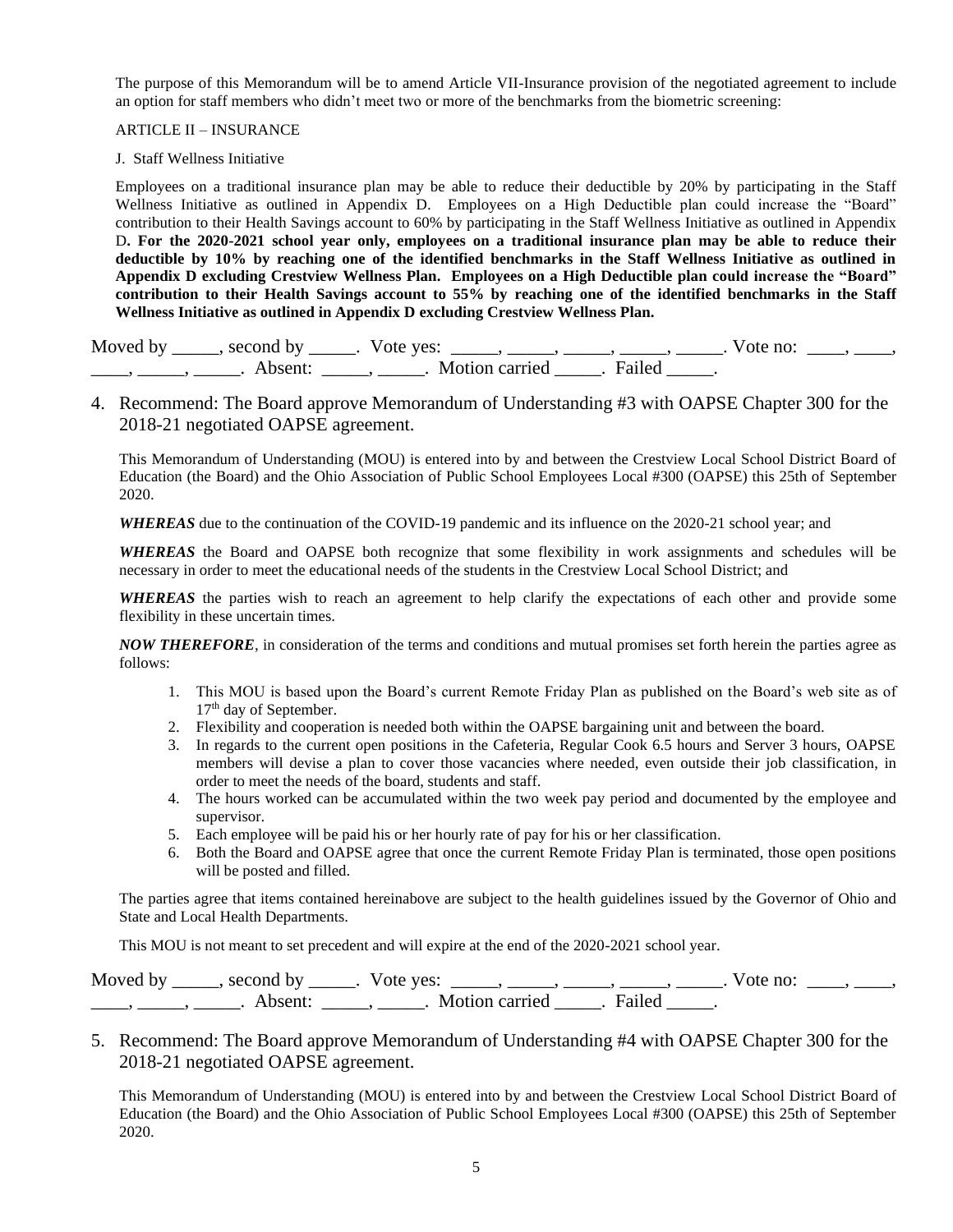*WHEREAS* due to the continuation of the COVID-19 pandemic and its influence on the 2020-21 school year; and

*WHEREAS* the Board and OAPSE both recognize that some flexibility in work assignments and schedules will be necessary in order to meet the educational needs of the students in the Crestview Local School District; and

*WHEREAS* the parties wish to reach an agreement to help clarify the expectations of each other and provide some flexibility in these uncertain times.

*NOW THEREFORE*, in consideration of the terms and conditions and mutual promises set forth herein the parties agree as follows:

- 1. This MOU is based upon the Board's current Remote Friday Plan as published on the Board's web site as of 17th day of September.
- 2. If the Board needs to move to the Level 3 (Red) or Level 4 (Purple) during the school year, flexibility and cooperation will be needed both within the OAPSE bargaining unit and between the board.
- 3. In the Remote Friday Plan, OAPSE members along with their supervisors, will devise a plan to assist where needed, even outside their job classification, in order to meet the needs of the board, students and staff.
- 4. The hours worked can be accumulated within the two week pay period and documented by the employee and supervisor.
- 5. In Level 4 (Purple) Remote Learning Plan, OAPSE will be asked to deliver lunches, assemble, and distribute paper lesson packets five days a week to students throughout the district.
- 6. Each employee will be paid his or her hourly rate of pay for his or her classification.

The parties agree that items contained hereinabove are subject to the health guidelines issued by the Governor of Ohio and State and Local Health Departments.

This MOU is not meant to set precedent and will expire at the end of the 2020-2021 school year.

| Moved by | second by | Vote yes:      |        | vote no: |  |
|----------|-----------|----------------|--------|----------|--|
|          | . heent   | Motion carried | Failed |          |  |

6. Recommend: The Board review the following Board Policies/Bylaws which will be presented for approval at the November 11, 2020 board meeting:

| <b>Policy/Bylaw Number</b> | <b>Description</b>                                | <b>New/Revised/Replacement</b> |
|----------------------------|---------------------------------------------------|--------------------------------|
| 1530                       | Evaluation of Principal & Other Administrators    | Revised                        |
| 2270                       | Religion in the Curriculum                        | Revised                        |
| 2431                       | Interscholastic Athletics                         | Revised                        |
| 3124                       | <b>Employment Contract</b>                        | Revised                        |
| 5610                       | Removal, Suspension, Expulsion & Permanent        |                                |
|                            | <b>Exclusion of Students</b>                      | Revised                        |
| 5611                       | Due Process Rights                                | Revised                        |
| 6144                       | Investments                                       | Revised                        |
| 6152                       | Student Fees, Fines, and Charges                  | Revised                        |
| 6152.01                    | Waiver of School Fees for Instructional Materials | Revised                        |
| 6325                       | Procurement-Federal Grants/Funds                  | Revised                        |
| 6424                       | Procurement Cards                                 | Replacement                    |
| 8800                       | Religious/Patriotic Ceremonies and Observances    | Revised                        |

 7. Recommend: The Board approve the Instructional Technology Fee (\$35.00) only get charged to the High School for the 2020-21 school year as it has been for the last six years with our one to one initiative. Now that we are moving 1;1 district wide, this is to give notice that this fee will be charged district wide for the 2021-22 school year. However, the repair pricing will be consistent for grades K-12 for any school owned device.

Moved by \_\_\_\_\_, second by \_\_\_\_\_. Vote yes: \_\_\_\_\_, \_\_\_\_\_, \_\_\_\_\_, \_\_\_\_\_, \_\_\_\_\_. Vote no: \_\_\_\_, \_\_\_\_\_,  $\underline{\hspace{1cm}}$ ,  $\underline{\hspace{1cm}}$ ,  $\underline{\hspace{1cm}}$ . Absent:  $\underline{\hspace{1cm}}$ ,  $\underline{\hspace{1cm}}$ . Motion carried  $\underline{\hspace{1cm}}$ . Failed  $\underline{\hspace{1cm}}$ .